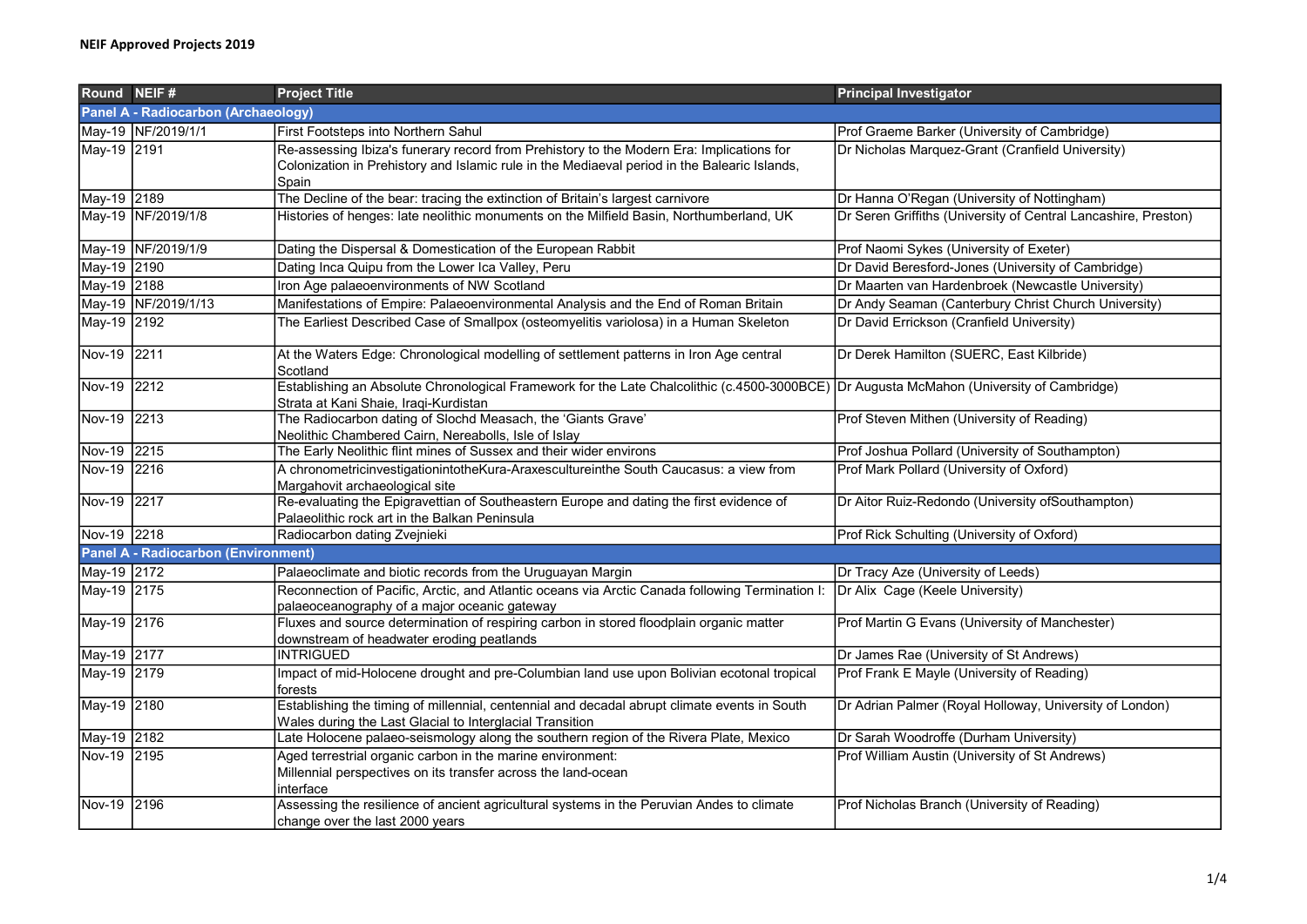| Nov-19 2197 |                                | Quantifying spatial variability in peatland carbon service delivery                                                                                  | Dr Tim J Daley (University of Plymouth)                  |
|-------------|--------------------------------|------------------------------------------------------------------------------------------------------------------------------------------------------|----------------------------------------------------------|
| Nov-19 2198 |                                | Human colonisation and ecosystem dynamics on the Island of 'Utu Vava'u, Tonga                                                                        | Prof Mary Edwards (University of Southampton)            |
| Nov-19 2199 |                                | Abrupt climate shifts in SW Europe during the last glacial and deglaciation                                                                          | Dr William Fletcher (University of Manchester)           |
| Nov-19 2200 |                                | What is the cause of the early 20th century acceleration of global sea-level rise?                                                                   | Prof Willem Gehrels (University of York)                 |
| Nov-19 2201 |                                | Rock-derived C02 emissions: Investigating seasonality and the links to geomicrobiology in                                                            | Prof Robert Hilton (Durham University)                   |
|             |                                | different lithologies                                                                                                                                |                                                          |
| Nov-19 2202 |                                | Reconstructing rapid Holocene Arctic climate change and glacier behaviour                                                                            | Dr Timothy Lane (Liverpool John Moores University)       |
| Nov-19 2203 |                                | Linking ecological change, volcanic hazards and human migrations across the southern islands Dr Sandra Nogue (University of Southampton)             |                                                          |
|             |                                | of Cabo Verde (Brava, Fogo and Santiago)                                                                                                             |                                                          |
| Nov-19 2204 |                                | Ecosystem dynamics of Amazonian Open Peatlands during the Late Holocene                                                                              | Dr Peter Ryan (University of Manchester)                 |
| Nov-19 2207 |                                | Chironomid and long-chain alkenone inferred temperatures from the Shebster Basin,                                                                    | Dr Eileen Tisdall (Stirling University)                  |
|             |                                | Caithness, during the Last Glacial-Interglacial Transition                                                                                           |                                                          |
| Nov-19 2208 |                                | Iron Age Palaeoenvironments of North West Scotland - Sites 2 and 3: Clachtoll Broch and                                                              | Dr Maarten van Hardenbroek (Newcastle University)        |
|             |                                | Loch an Aigeil                                                                                                                                       |                                                          |
| Nov-19 2219 |                                | Determining the age and growth rate of the nickel hyperaccum lator                                                                                   | Dr Francis Brearley (Manchester Metropolitan University) |
| Nov-19 2221 |                                | Follow up - Transient tracer-based Investigation of Circulation and Thermal Ocean Change                                                             | Dr Heather Graven (Imperial College London)              |
|             |                                | (TICTOC)                                                                                                                                             |                                                          |
|             | <b>Panel B - Life Sciences</b> |                                                                                                                                                      |                                                          |
|             | May-19 BRIS/132/0419           | Quantifying the origin, chemical diversity and dynamics of VOCs within the soil volatilome                                                           | Prof Davey Jones (Bangor University)                     |
|             |                                |                                                                                                                                                      |                                                          |
|             | May-19 BRIS/133/0519           | The Kura-Araxes Culture: a biomolecular investigation into pottery use and consumption at                                                            | Prof A Mark Pollard (University of Oxford)               |
|             |                                | Gegharot and Shengavit, Armenia                                                                                                                      |                                                          |
|             | May-19 BRIS/135/0719           | Nitrogen Cycling and Microbial Community Structure in the Atacama Desert - A Mars-                                                                   | Dr Aubrey Zerkle (University of St Andrews)              |
|             |                                | Analogue study                                                                                                                                       |                                                          |
|             | May-19 CEH L_130_05_2019       | Quantifying the use of Peatland Respired Methane and Carbon Dioxide by Sphagnum Moss                                                                 | Dr Sabine Lengger (University of Plymouth)               |
|             |                                | through Field Studies                                                                                                                                |                                                          |
|             | May-19 CEH L 131 05 2019       | Using Diatoms as representative indicators of nitrogen dynamics in connected lake-river                                                              | Dr P Wynn (Lancaster University)                         |
|             |                                | ecosystems                                                                                                                                           |                                                          |
|             | May-19 EK314-01/19             | The regulatory basis of plastic phenotypic changes in brown trout in response to invasive brook Dr Shaun Killen (University of Glasgow)              |                                                          |
|             |                                | trout                                                                                                                                                |                                                          |
|             | May-19 EK316-03/19             | Seabird-fisheries interactions - using stable isotopes to assess the importance of fisheries                                                         | Dr Stephen Votier (University of Exeter)                 |
|             |                                | discards for black-browed albatrosses in the Falkland Islands                                                                                        |                                                          |
|             | May-19 EK320-07/19             | Individual specialisation in two abundant flatfish species in temperate coastal nursery grounds                                                      | Prof Nick Polunin (Newcastle University)                 |
|             | May-19 EK322-09/19             | Exploring Schistopcephalus solidus driven trophic niche specialisation in three sympatrically                                                        | Dr Iain Barber (Nottingham Trent University)             |
|             |                                | occurring ecotypes of three-spined stickleback (Gasterosteus aculeatus L.)                                                                           |                                                          |
|             |                                |                                                                                                                                                      |                                                          |
|             | May-19 EK323-10/19             | A multi-trophic stable isotope approach to uncover the effects of urbanisation on diet and                                                           | Dr Davide Dominioni (University of Glasgow)              |
|             |                                | fitness of birds                                                                                                                                     |                                                          |
|             | Nov-19 BRIS/136                | Developing a novel method for the measurement of $\delta$ 2H values of free fatty acids using GC-TC-Or Melanie Roffet-Salque (University of Bristol) |                                                          |
|             |                                | IRMS for building local palaeoclimate records at archaeological sites                                                                                |                                                          |
|             | Nov-19 BRIS/137                | An isotopic approach to understanding Carbon cycling and food webs in sedimentary                                                                    | Dr Clare Woulds (University of Leeds)                    |
|             | EK326-13/19                    | environments under ocean warming scenarios                                                                                                           |                                                          |
|             | Nov-19 BRIS/138                | The Neogene Evolution of the NE Atlantic Basin                                                                                                       | Dr James Bendle (University of Birmingham)               |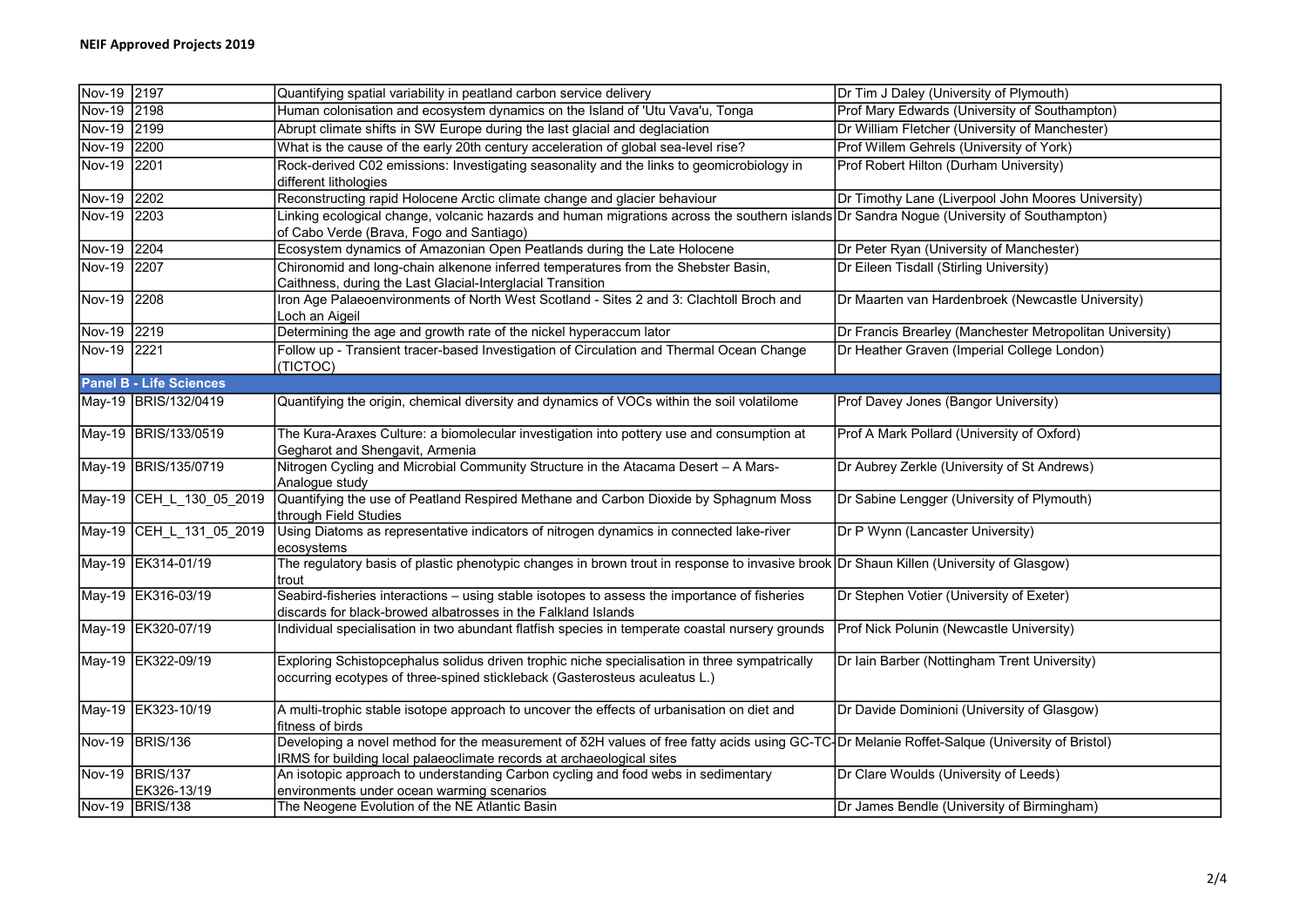| Nov-19 BRIS/139                            | The Kura-Araxes Culture: a biomolecular investigation into pottery use and consumption at<br>Early Bronze Age archaeological sites in Armenia                                                                          | Prof A Mark Pollard (University of Oxford)               |
|--------------------------------------------|------------------------------------------------------------------------------------------------------------------------------------------------------------------------------------------------------------------------|----------------------------------------------------------|
| <b>Panel C - Geology &amp; Environment</b> |                                                                                                                                                                                                                        |                                                          |
| May-19   IP-19010619                       | Reconstructing palaeoenvironmental conditions in the Egyptian Nile Valley from the Old<br>Kingdom to present                                                                                                           | Dr Kathryn Adamson (Manchester Metropolitan University)  |
| May-19 IP-1903-0619                        | Is the South Atlantic Anomaly a persistently reoccuring feature of Earth's magnetic field?                                                                                                                             | Prof Andy Biggin (University of Liverpool)               |
| May-19 IP-1904-0619                        | Tara Deep: Genesis, Context and Potential in Navan, Co. Meath, Ireland                                                                                                                                                 | Prof Adrian Boyce (SUERC, East Kilbride)                 |
| May-19 IP-1906-0619                        | Fenitisation associated with alkaline-silicate magmatism, Gardar Province, SW Greenland.<br>Implications for high-field-strength-element (HFSE) mobility in late-stage fluids                                          | Prof Adrian A Finch (University of St Andrews)           |
| May-19 IP-1907-0619                        | The influence of crustal assimilation on magma generation and eruptive behaviour: an oxygen<br>isotope study of the Aeolian arc, Italy                                                                                 | Dr Ralf Gertisser (Keele University)                     |
| May-19  IP-1909-0619                       | The source of critical-metal mineralisation in alkaline-silicate and carbonatite systems                                                                                                                               | Dr Kathryn Goodenough (BGS Edinburgh)                    |
| May-19 IP-1910-0619                        | Holocene climate evolution in Arctic Alaska and its link to Aleutian Low variability                                                                                                                                   | Dr Andrew Henderson (Newcastle University)               |
| May-19 IP-1912-0619                        | Geodynamically controlled, regional-scale Ni-Cu-PGE fertility along craton margins                                                                                                                                     | Dr David Holwell (University of Leicester)               |
| May-19   IP-1913-0619                      | Lessons from the past: Deoxygenation of the ocean                                                                                                                                                                      | Dr Babette Hoogakker (Heriot Watt University, Edinburgh) |
| May-19 IP-1914-0619                        | Deep sea biotic responses during Cretaceous Oceanic Anoxic Event (OAE) 2 in the southern<br>high latitudes                                                                                                             | Dr Sev Kender (University of Exeter)                     |
| May-19   IP-1915-0619                      | Oceanographic and vegetation changes across the Palaeocene-Eocene Thermal Maximum in<br>NW Europe and the Arctic                                                                                                       | Dr Sev Kender (University of Exeter)                     |
| May-19 IP-1917-0619                        | Improved Dating of Modern Human Evolution in the Middle - Late Pleistocene, East Africa                                                                                                                                | Prof Christine Lane (University of Cambridge)            |
| May-19   IP-1918-0619                      | Stable C Isotope Analyses Coupled to XRF Core Scanning through a UK Black Shale Giant                                                                                                                                  | Prof Melanie J Leng (BGS, Nottingham)                    |
| May-19 IP-1919-0619                        | Reconstructing oceanic crustal accretion at slow-spreading mid-ocean ridges                                                                                                                                            | Dr Johan Lissenberg (Cardiff University)                 |
| May-19 IP-1922-0619                        | An Integrated Accessory Mineral Approach to Understanding Post-Subduction Magmatism and Dr Andrew Miles (University of Leicester)<br>Mineralisation                                                                    |                                                          |
| May-19 IP-1924-0619                        | Holocene diatom and sponge spicule oxygen isotope ratios from the west Antarctic Peninsula:   Dr Jennifer Pike (Cardiff University)<br>exploring seasonal and depth related isotope offsets using paired samples       |                                                          |
| May-19 IP-1925-0619                        | Resolving water sources of highly metal/metalloid (arsenic) polluted oxidised surface and<br>groundwater from different basins in northernmost Chile                                                                   | Prof David Polya (University of Manchester)              |
| May-19 IP-1926-0619                        | Changing Shipping Emissions: Impact on sulphate Aerosol in the marine atmosphere (CSEIA)                                                                                                                               | Dr Zongbo Shi (University of Birmingham)                 |
| May-19   IP-1927-0619                      | Paleoceanographic context of organic matter deposition on the Yangtze craton, South China<br>during the Ediacaran Period                                                                                               | Prof Graham Shields (University College London)          |
| May-19  IP-1929-0619                       | Iron Age Palaeoenvironments of North West Scotland                                                                                                                                                                     | Dr Maarten van Hardenbroek (Newcastle University)        |
| May-19  IP-1930-0619                       | Does 238U/235U zircon vary within magmatic systems? Exploring implications for U-Pb<br>geochronology                                                                                                                   | Dr Simon Tapster (BGS Keyworth)                          |
| Nov-19 IP-1933-1119                        | Deciphering the magmatic plumbing system of a complex composite ocean island volcano,<br>Ascension Island, S Atlantic - accessory minerals isotope and trace element insights into the<br>plutonic-volcanic connection | Dr Katy Chamberlain (University of Derby)                |
| Nov-19  IP-1937-1119                       | Spatial and temporal variation of landscape evolution from dating of cave deposits                                                                                                                                     | Dr Andrew Farrant (BGS Keyworth)                         |
| Nov-19 IP-1938-1119                        | Historical sea-level changes in southeastern Australia                                                                                                                                                                 | Prof Roland Gehrels (University of York)                 |